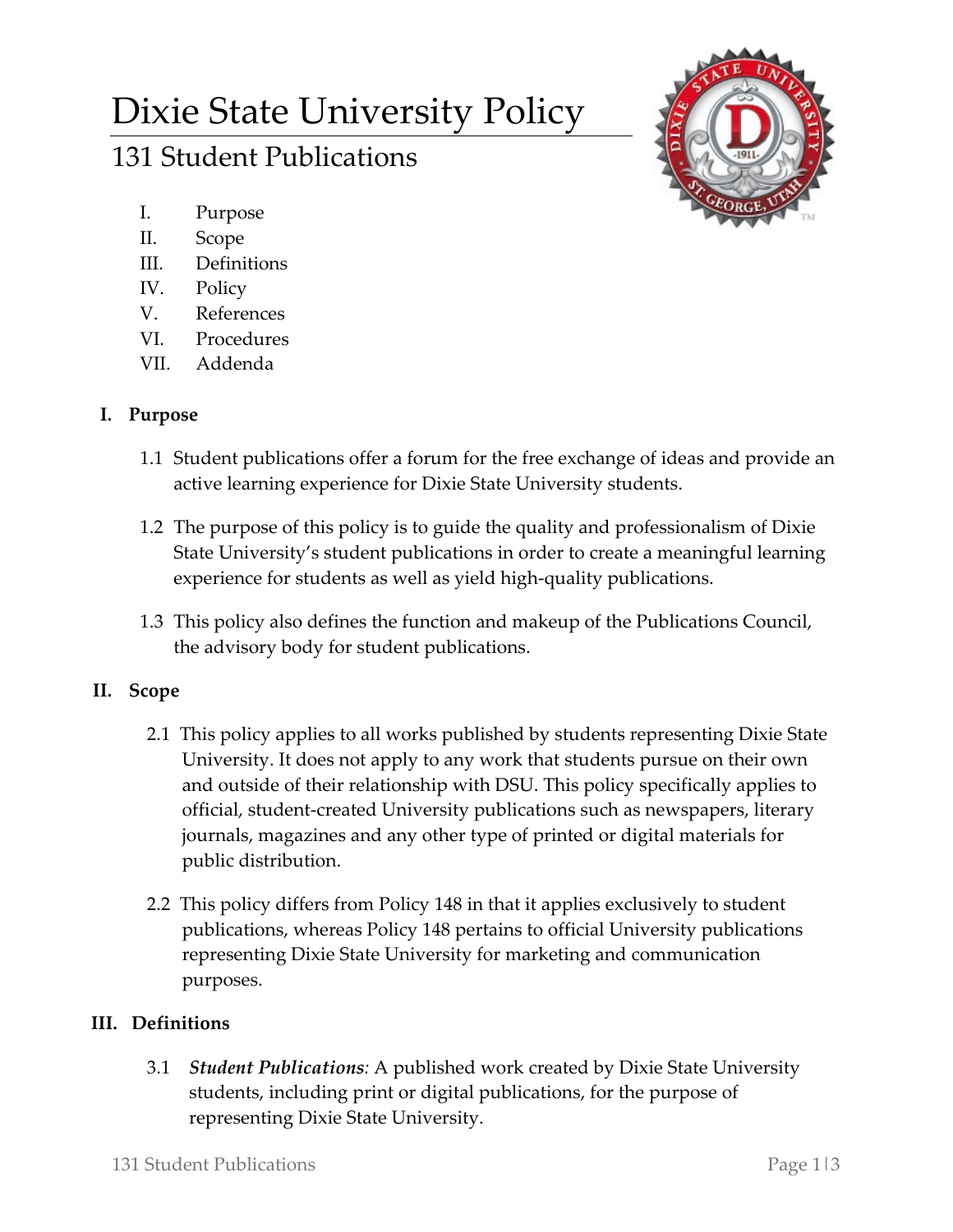2.1 *Publications Council:* DSU's advisory body for student publications, comprised of relevant representatives working together to guide the quality and professionalism of student publications.

### **IV. Policy**

- 4.1 The intellectual and visual content of DSU's student publications will meet the professional standard of DSU's academic environment.
- 4.2 Students will take every measure possible to ensure content is thorough and accurate.
- 4.3 Student publications are guided by the Publications Council, which is chaired by DSU's director of public relations.
	- 4.3.1 The general purpose of the Publications Council is to promote accuracy and quality in the creation of student publications by serving in an advisory capacity.
	- 4.3.2 All editorial advising provided by the Publications Council will be consistent with free speech and press protections of the First Amendment.
	- 4.3.3 The Publications Council will meet as needed, but no less than once a year, to fulfill their collective role as a Council.
	- 4.3.4 In its advisory role, the Publications Council will be involved in editor selection to ensure the most qualified candidates serve in key leadership roles of student publications.
	- 4.3.5 The Publications Council shall, at a minimum, be comprised of:
		- **Director of Public Relations, Chair**
		- Publications Coordinator
		- **Director of Student Involvement & Leadership**
		- A representative (faculty, staff or student) from each DSU student publication
		- Community member (with media or publication expertise)

Council members may add representatives to the Publications Council as deemed necessary and agreed upon by the majority of the Council.